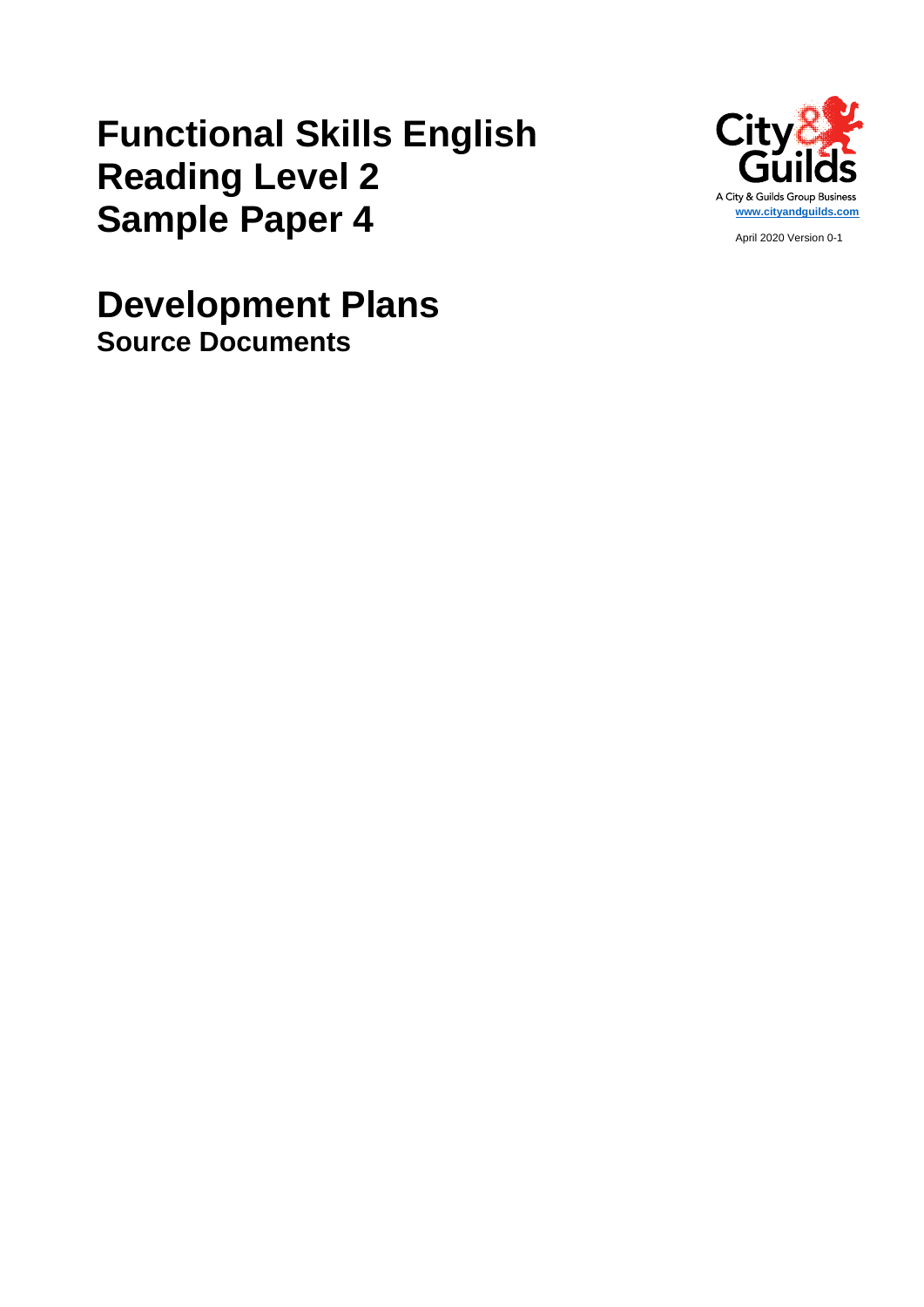## **Sample Assessment Functional Skills English Reading Level 2**

# **Development Plans**

**Source Documents** 

**Do not write your answers in this booklet as this will not be marked. All answers should be written in the space provided on the question paper.**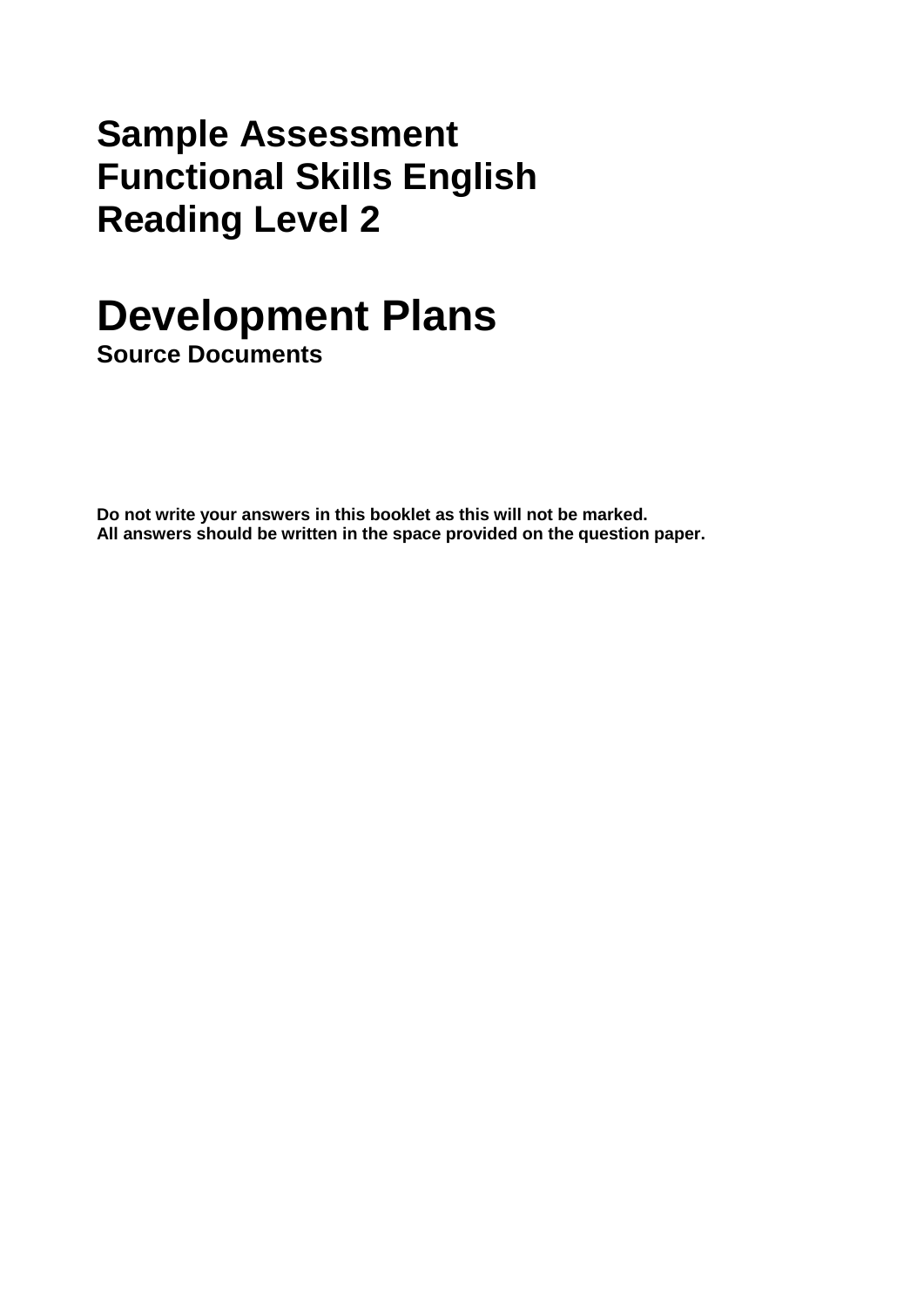#### **Read both documents.**

Use **Document 1** to answer questions 1 to 7. Use **Document 2** to answer questions 8 to 13. Use **both** documents to answer questions 14 and 15.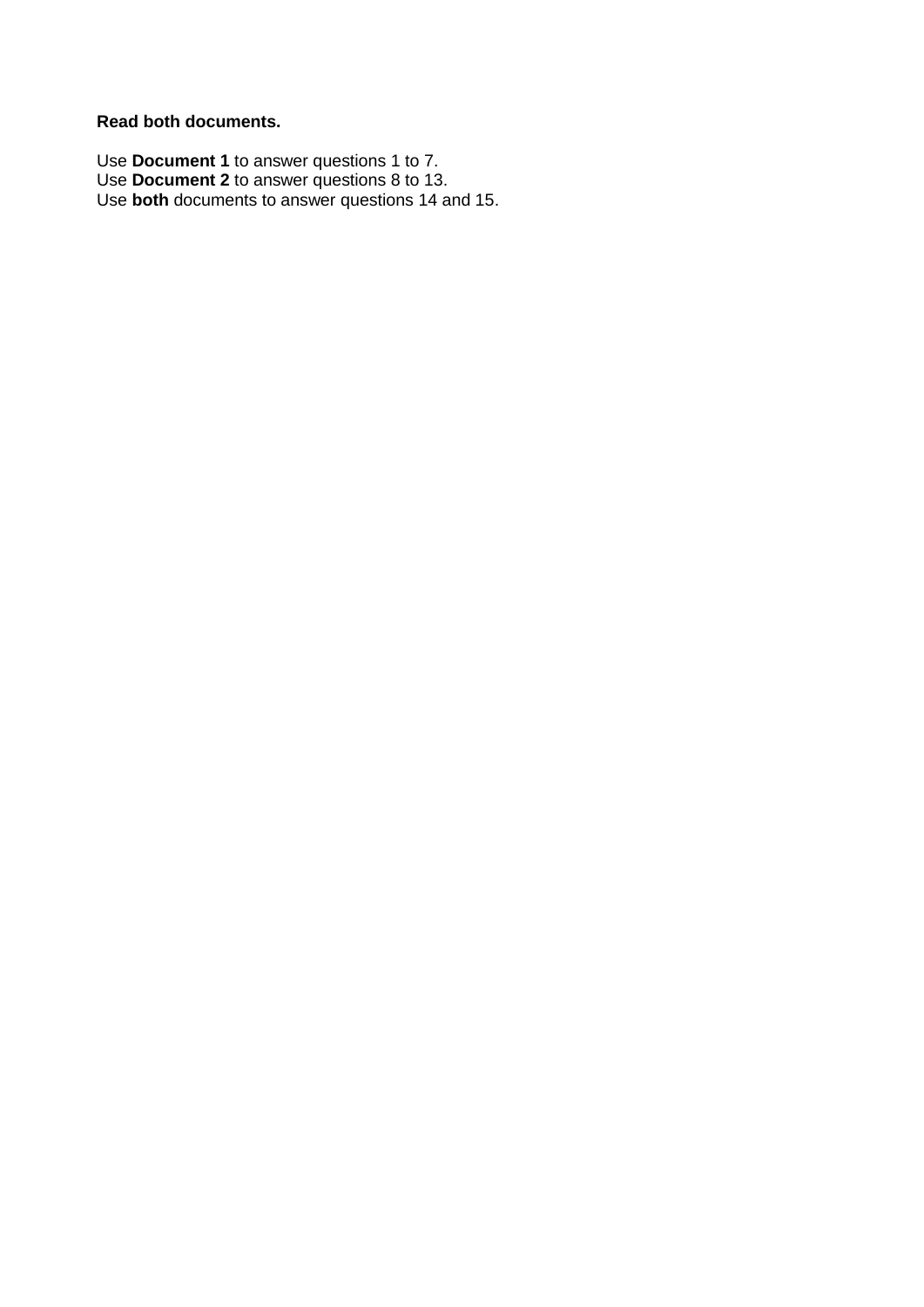

PHASE ONE - We will:

- Turn the shopping centre into a fantastic destination for customers to shop and socialise. This work will begin in June and is the first step planned in the transformation of the area. The plans include the opening of 65 new shops, restaurants, cafés and a cinema complex.
- Create a new pedestrianised area along Clumber Street. Find out more here.
- Add cycle lanes throughout the Hurstbourne shopping area.
- Transform Hurstbourne Castle into a world-class destination, by making it capable of hosting 400,000 visitors annually. The castle is the pride of our community and has an incredible amount of history to share. With our £5 million investment, the castle will finally receive the attention it deserves.

PHASE TWO - We will:

- Renovate the old bus station and surrounding area in order to welcome people to Hurstbourne in a brand new, spacious building we can be proud of.
- Include a new multi-story car park above the bus station.
- Create a high-quality central library, including a children's section, attracting families back into the city centre. The library will include a cosy café area and an extensive range of reference books. This will give locals somewhere to study or relax in comfort.